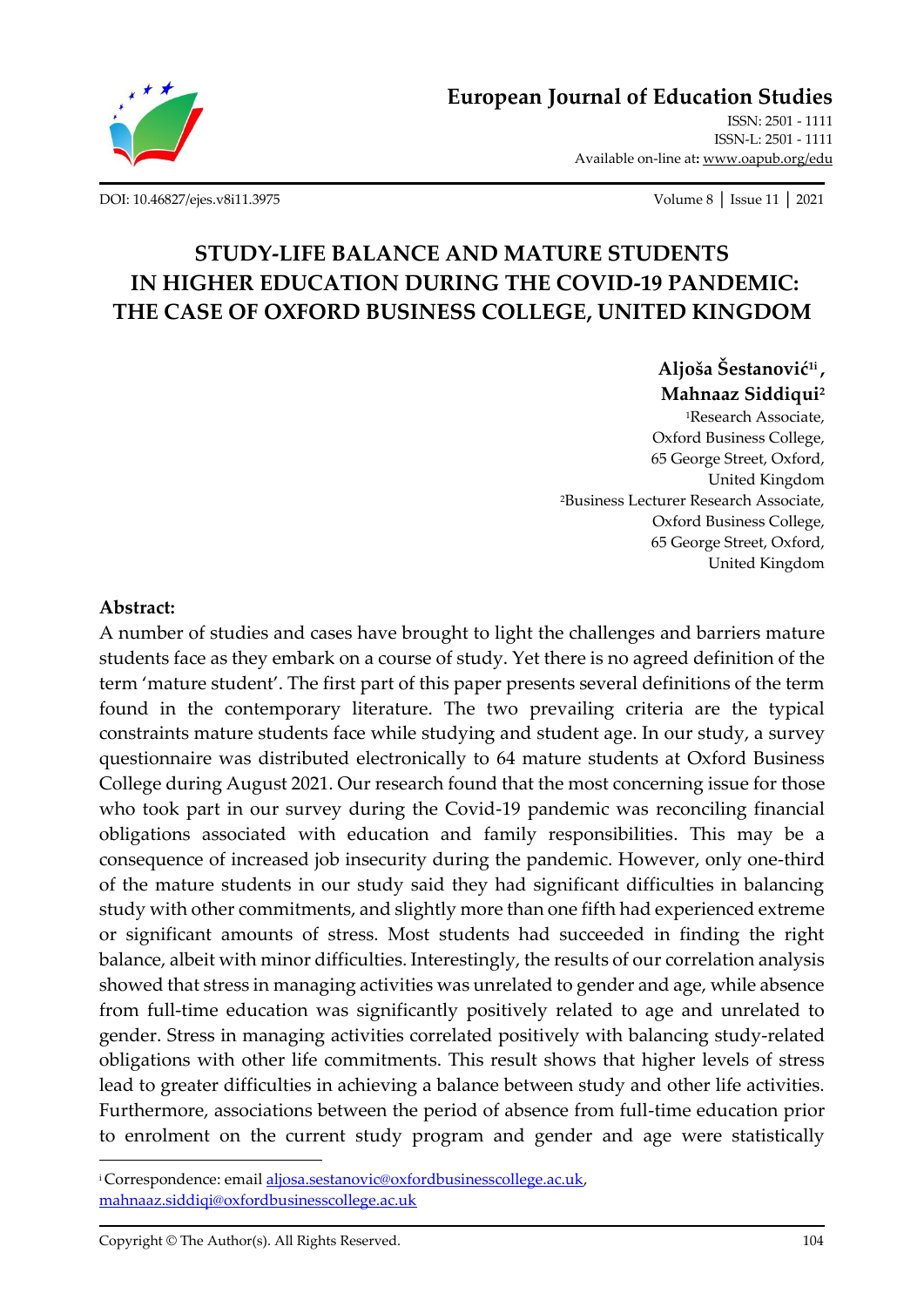insignificant. The results of our multiple linear regression analysis showed that gender and age together explained a statistically significant percentage of variance in stress levels. Additionally, absence from full-time formal education accounted for 2% of the total score variance in stress caused by managing different activities. This finding indicates that longer periods of time spent out of formal education predict higher levels of stress among mature students later on. As we start to move beyond the pandemic, almost two-thirds of respondents said they would prefer lessons to be delivered online once the Covid-19 pandemic is over, while only a minority of them prefer traditional classroom-based lessons (on-campus). This is perhaps no surprise given the substantial time-saving advantages of online learning, the scarcest resource for mature students.

**Keywords:** mature students, adults learning, part-time learning, study-life balance, high education, educational tools

## **1. Introduction**

For a long time, study-life balance for mature students has been one of the most challenging issues in higher education, and even more so during the Covid-19 pandemic. However, technological advancements almost unthinkable 20 years ago have greatly facilitated access to higher education for mature students. Although distance learning tools in higher education have brought specific challenges, they have also offered significant time savings, which is the most common argument made by mature students in favour of online learning.

The reasons for this paper are two-fold. Firstly, as many countries, including the UK, are experiencing labour and skills shortages among their adult populations, increasing access to higher education for mature students has become a global priority (Amorim, 2018). On the one hand, technological advances (automation of jobs), disruptions to traditional business models and the creation of entirely new industries have created a gap between the demand for labour and the supply of new skills. For example, Sibieta et al. (2021) highlight the issue of skills shortages, particularly in technical areas, and the lack of responsiveness of the current system to labour market demand in the United Kingdom. They add that the economic impact of the pandemic could also lead to a shift in the demand for different types of skills. On the other hand, the use of distance learning tools in higher education has gained momentum compared to traditional classroom teaching, making those skills and competencies in short supply more desirable than ever before. This is particularly true in the context of Covid-19. However, the rapid expansion of the use of distance learning in tools in higher education does not necessarily herald the demise of traditional classroom teaching, nor the triumph of distance learning over more conventional teaching methods. Rather, there is a growing preference for 'hybrid' learning models in specific learning environments, such as during the Covid-19 pandemic.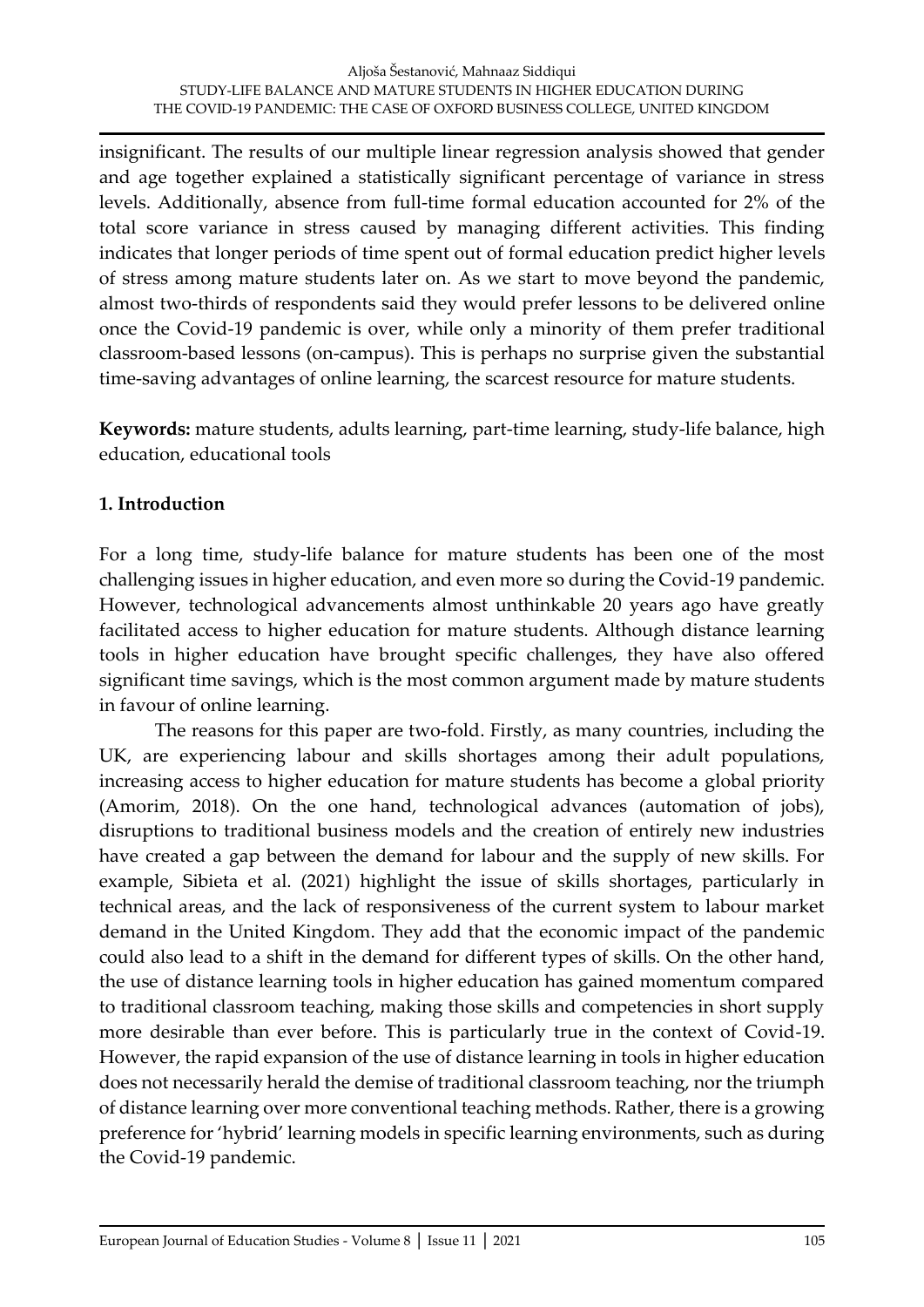The second reason for this paper is the relatively high number of mature students among the UK population and their significance to the economy. In particular, the inclusion of mature students in higher education contributes to social mobility, diversity and life-long learning and has substantial socio-economic benefits, such as social capital (Putnam, 1995) and productivity. For example, it has been estimated that the skills gap could cost the UK economy £90bn by 2024.ii

The number of enrolments at UK universities is significant. As Table 1 shows, in the 2019/20 academic year, there were around 271,970 mature undergraduate students at UK universities, comprising 37.7% of all undergraduate entrants. In addition, there were 208,170 mature postgraduate entrants in 2019/20 - 49.8% of all postgraduate entrants. Mature students are more likely to study part-time.

|           | Undergraduates<br>$(\text{age }21+)$ |          | Postgraduates<br>$(age 25+)$ |       |  |
|-----------|--------------------------------------|----------|------------------------------|-------|--|
|           | $\%$<br>number                       |          | number                       | $\%$  |  |
| Full time | 162,710                              | 27.4%    | 107,350                      | 35.6% |  |
| Part time | 109,260                              | 86.1%    | 100,820                      | 86.5% |  |
| All       | 271,970                              | $37.7\%$ | 208,170                      | 49.8% |  |

#### **Table 1:** Mature entrants at UK universities 2019/20

Source[: Who's studying in HE?,](https://www.hesa.ac.uk/data-and-analysis/students/whos-in-he#characteristics) HESA.

Table 2 summarises the student population by level, mode of study and age group of first-year entrants at UK universities in 2019/20.

|                        |         | Undergraduates<br>$(\text{age }21+)$ | Postgraduates<br>$(age 25+)$ |         |  |
|------------------------|---------|--------------------------------------|------------------------------|---------|--|
|                        | number  | $\%$                                 | number                       | $\%$    |  |
| <b>Full-time</b>       |         |                                      |                              |         |  |
| 20 and under           | 432,120 | 72.6%                                | 3,895                        | 1.3%    |  |
| 21-24 years            | 74,825  | 12.6%                                | 190,015                      | 63.1%   |  |
| 25-29 years            | 30,905  | 5.2%                                 | 63,710                       | 21.1%   |  |
| 30 years and over      | 56,980  | $9.6\%$                              | 43,640                       | 14.5%   |  |
| Age unknown            | 20      | $0.0\%$                              | 5                            | $0.0\%$ |  |
| <b>Total full time</b> | 594.850 | 100.0%                               | 301,265                      | 100.0%  |  |
| Part-time              |         |                                      |                              |         |  |
| 20 and under           | 17,575  | 13.9%                                | 135                          | 0.1%    |  |
| $21-24$ years          | 21,245  | 16.7%                                | 15,665                       | 13.4%   |  |
| 25-29 years            | 23,330  | 18.4%                                | 24,575                       | 21.1%   |  |
| 30 years and over      | 64,685  | 51.0%                                | 76,245                       | 65.4%   |  |
| Age unknown            | 50      | $0.0\%$                              | 50                           | $0.0\%$ |  |
| Total part time        | 126,885 | 100.0%                               | 116,670                      | 100.0%  |  |

| Table 2: Age group of first-year entrants at UK universities 2019/20 |  |  |
|----------------------------------------------------------------------|--|--|
|                                                                      |  |  |

Source[: Who's studying in HE?,](https://www.hesa.ac.uk/data-and-analysis/students/whos-in-he#characteristics) HESA.

ii

[https://www.millionplus.ac.uk/documents/Forgotten\\_learners\\_building\\_a\\_system\\_that\\_works\\_for\\_matu](https://www.millionplus.ac.uk/documents/Forgotten_learners_building_a_system_that_works_for_mature_students.pdf) [re\\_students.pdf](https://www.millionplus.ac.uk/documents/Forgotten_learners_building_a_system_that_works_for_mature_students.pdf)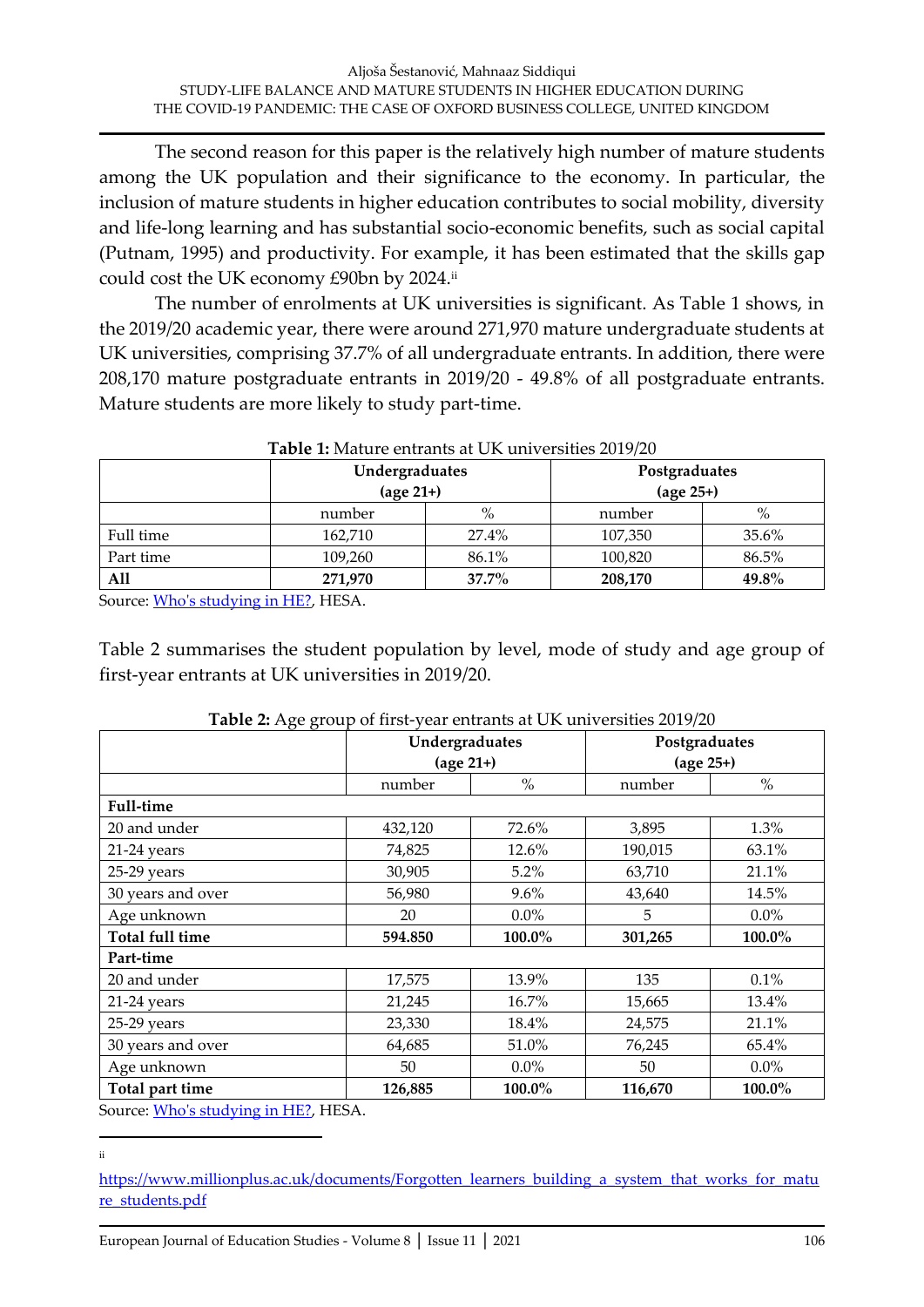Overall, there were 241,550 students aged 30 or older across all modes and levels in 2019/20. 271,970 undergraduates were aged 21 or older, and 175,900 were aged 25 or older. There were 208,170 postgraduates aged 25 or older and 119,885 aged 30 or older. As mature students are more likely to study part-time, part-time students are also more likely to be older.

After examining the definition of the term *mature student*, we will turn to how mature students manage study-life balance. One of the most prominent characteristics of mature students is that they typically do not have as much time at their disposal to study compared to traditional (younger) students. They balance study with other responsibilities, such as their job and career, parenting and family time, among other personal commitments. Today, educational technology enables mature students to more successfully balance study with these other commitments, at least to some degree in terms of time saving. We would therefore expect mature students to prefer distance learning over traditional classroom teaching post-Covid-19.

# **2. Definition of 'mature student'**

There is no agreed definition of the term 'mature student' in the literature. iii According to Fragoso et al. (2013), a mature student is a complex and contested term used differently according to researchers' specific objectives. However, two main distinguishing criteria emerge from a review of the literature. The first relates to the different constraints that mature students face while studying. In this respect, Fragoso et al. (2013) note that, in general, mature students are characterised as needing to overcome a series of constraints in order to participate in education, representing barriers that become more noticeable when they transition to higher education. The second criterion relates to the age of the students, although there is again no agreement in the literature on the age at which somebody is regarded as a mature student. Those who commence studies over the age of 21 are sometimes considered mature students, whereas others confine the category to those embarking on HE over the age of 23 (official Portuguese definition) or even 25 (the official definition in Spain) (Fragoso et al., 2013). McCune et al. (2010) distinguish between three age groups: "traditional" age students (those aged under 21 at the start of their course), younger "mature" students (aged 21-30) and older "mature" students (aged 31 or over). Western et al. (1998) note that an age threshold of 25 years is commonly used to distinguish between recent school leavers and mature-aged students in research reports. This definition is based on significant differences in life circumstances, such as marital status, dependent children and home ownership.

iii Instead of the expression *mature student*, the expression *adult student* is sometimes used interchangeably. The other expression *non-traditional student* has a broader meaning. According to (Fragoso et al., 2013), the term non-traditional student is useful to describe different groups of students that are in some way underrepresented in higher education and includes disabled, mature, female, first-generation and working-class students, or students from specific ethnic groups who do not fit into "traditional" categories.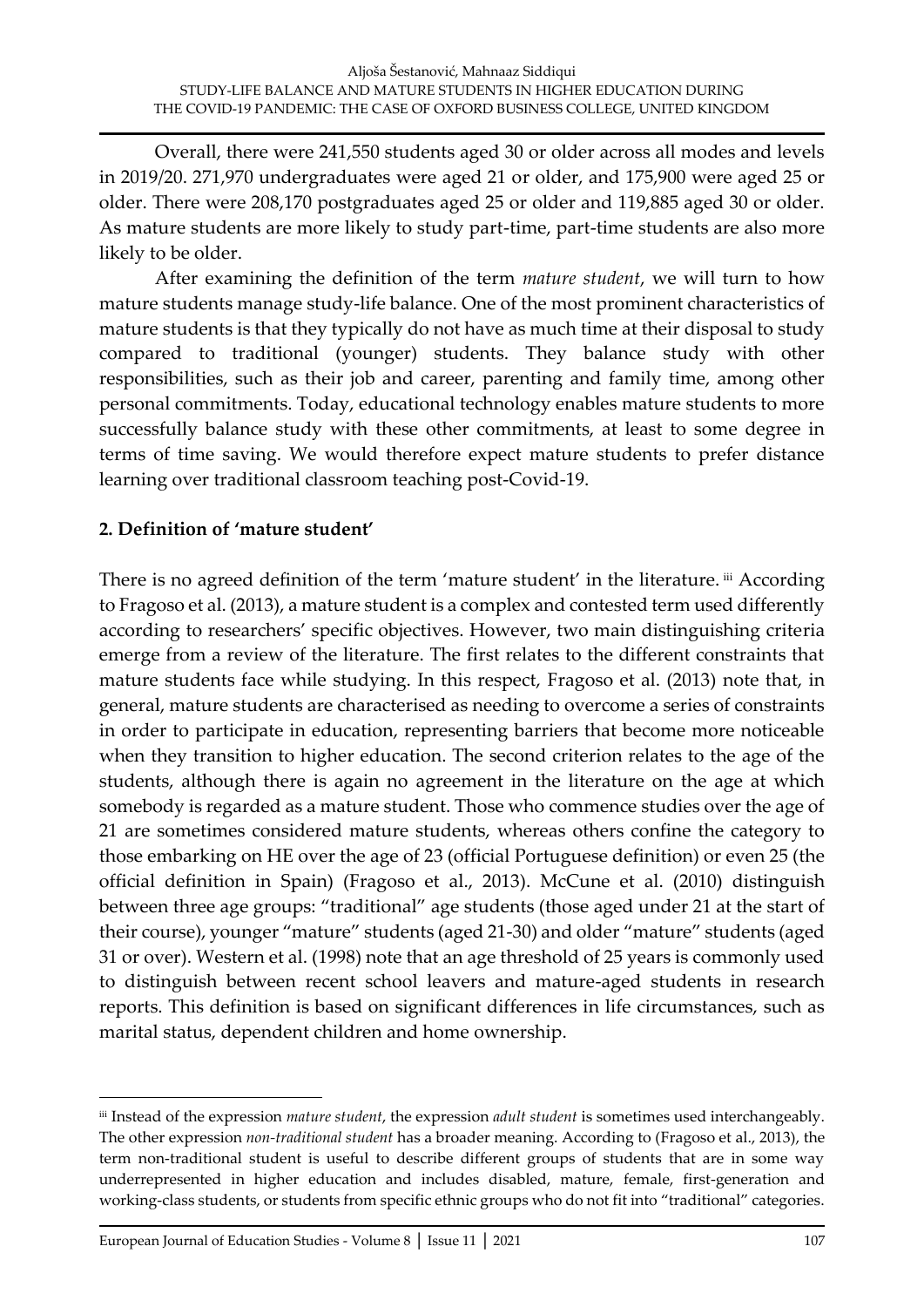Most of the dictionary definitions refer solely to the age criterion. For example, the Collins Dictionary defines a 'mature student', albeit imprecisely, as one who begins their studies at university or college a number of years after leaving school, so they are older than most of the people they are studying with.<sup>iv</sup> Yet another definition from the same dictionary defines a 'mature student' as one who has passed the usual age for formal education. The Merriam Webster Dictionary defines the term as a student at a college or university who starts studying there at a later age than usual.<sup>v</sup> The Cambridge Dictionary uses a similar definition.<sup>vi</sup> Other sources are more precise in terms of the age criterion. For example, the Macmillan Dictionary defines a mature student as someone who begins studying at college or university after the age of 25.vii

The Universities and Colleges Applications Service (UCAS) gives a more comprehensive definition of the term 'mature student' and uses both criteria.<sup>viii</sup> The term 'mature student' refers to anyone going to college or university after some time out of full-time education (Qureshi, Khawaja, and Zia 2020). Typically, this will include students over the age of 21 at the start of their undergraduate studies, or over 25 years of age at the start of their postgraduate studies and who often fit their studies around work and/or care responsibilities.

For the purposes of our study, a 'mature student' is defined as a student of 21 years of age or over at the beginning of their undergraduate studies, or 24 years of age or over at the beginning of their postgraduate studies.

The remainder of this paper is divided into four further sections. In the following section, we conduct a review of the literature on study-life balance and mature students. We then outline the methodology used in our study before discussing the results of the research. Finally, we draw some important conclusions and identify the practical implications of our research. Here, we also discuss the limitations of the study and scope for further inquiry.

## **3. Literature Review**

Most of the literature on mature students is descriptive and exploratory research that aims to study the experiences of mature students in an open-ended manner (Gongadze et al., 2021). Several reports and studies have explored the barriers and challenges mature students face and how they balance study with other commitments. However, the concept of 'study-life balance' is not only applicable to mature students: a review of the existing literature reveals that it is a relatively common term for all students, regardless of their age or student status.

- vii <https://www.macmillandictionary.com/dictionary/british/mature-student> (Accessed: 10 August 2021).
- viii <https://www.ucas.com/undergraduate/applying-university/mature-undergraduate-students> (Accessed: 10 August 2021).

iv <https://www.collinsdictionary.com/dictionary/english/mature-student> (Accessed: 10 August 2021).

<sup>v</sup> <https://www.merriam-webster.com/dictionary/mature%20student> (Accessed: 10 August 2021).

vi <https://dictionary.cambridge.org/dictionary/english/mature-student> (Accessed: 10 August 2021).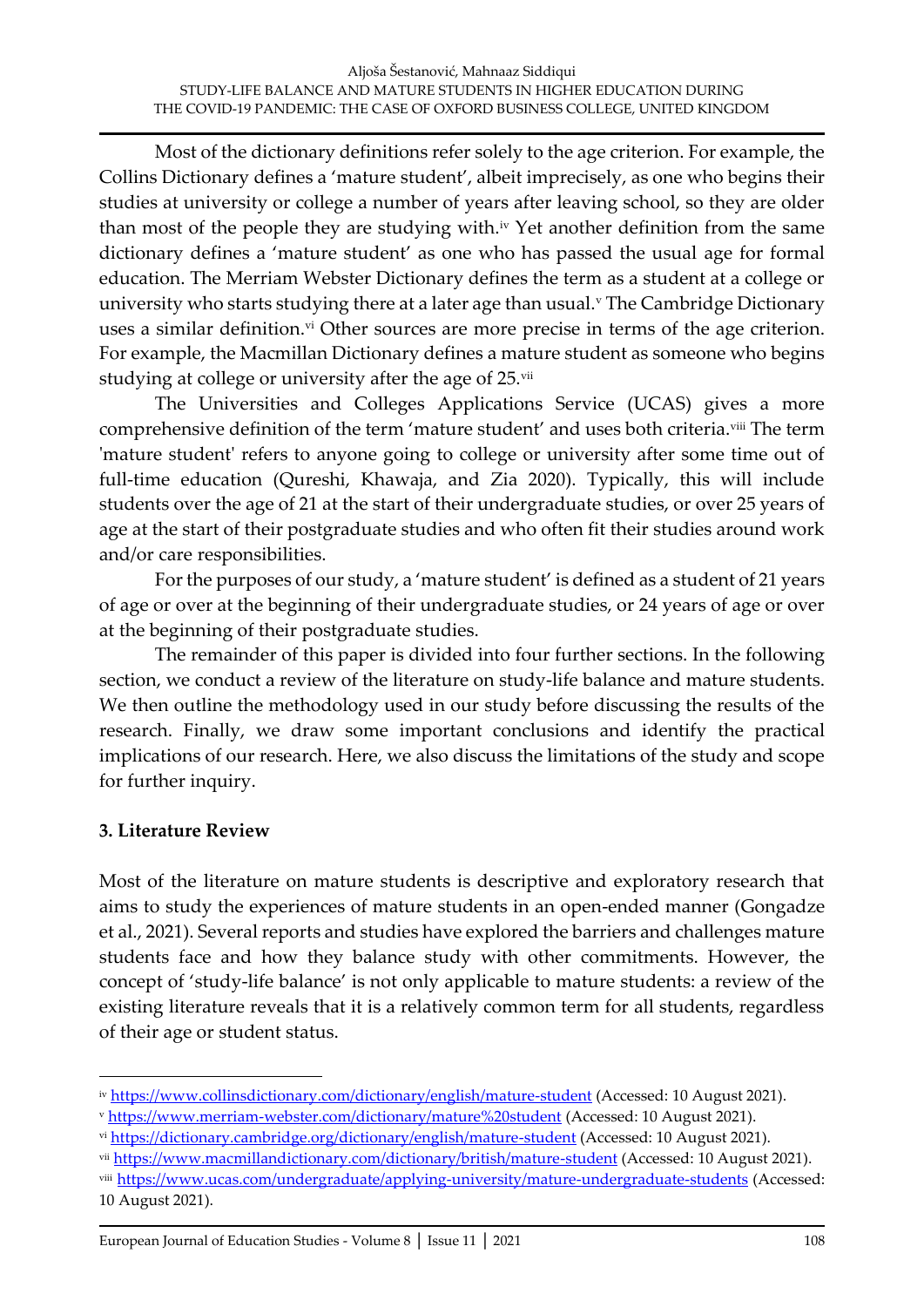Bowl's (2001) study portrays the non-traditional student as a frustrated participant in an unresponsive institutional context and questions the tendency to problematise students from non-traditional backgrounds rather than the educational institutions responsible for their academic progress. Lowe & Gayle (2007) studied full-time and parttime students' work/life/study balance at a Scottish further education college. The majority of the students involved in the research combined study with work and/or family commitments. The authors concluded that the students' success in balancing study with work and family life was influenced by their coping strategies and the nature and quality of the support they received from both family and employers. Ang (2008) investigated how undergraduate students combine full-time study with part-time work and social activities to achieve a balanced life. The author found that most students had no formal tools to manage part-time work, study and social activities; instead, students would focus on either work or study at any given time. This strategy often led to time pressures and time-related stress. Tones et al.'s (2009) study examined mature students' perceptions of university support services and barriers to study. They concluded that a greater understanding of mature students' academic and social integration strategies leading to academic success is a prerequisite to understanding how their life experiences influence their experience of learning at university and whether or not they complete their degrees. McCune et al. (2010) note that, compared to younger students, mature students are likely to have had more varied and fragmented learning careers, shaping their relationship with higher education, and are more likely to have work and family commitments, which may explain their reasons for studying in particular ways. In addition, the authors found that older students had different reasons for wanting to go to university and seemed to have a particularly rich understanding of the broader meaning and relevance of their studies. Cliplef (2015) report that, owing to their already busy lives, mature students often experience barriers to returning to education that are not encountered by traditional, younger students. In addition, mature students must be encouraged to understand their unique value and see education as an investment in order to stay motivated and overcome any barriers to success. Another study by van Rhijn et al. (2016) demonstrates that mature students can struggle to access much-needed resources, support, essential services and flexible study options. They suggest that there are certain steps to be taken to better support mature students in three key areas: changes to institutional policies and practices, the creation of social support networks and better access to financial support. Some researchers have analysed satisfaction levels in virtual learning environments (e.g. Qureshi et al., 2020). Herrador-Alcaide et al. (2019) found that students with positive perceptions of their generic skills are also satisfied with the learning process and the virtual learning environment. According to Hubble & Bolton (2021), mature students enter higher education with a greater variety of qualifications than younger students, and providers are often more flexible regarding the admission criteria. In addition, these students often enter higher education for many different reasons, not solely for career purposes.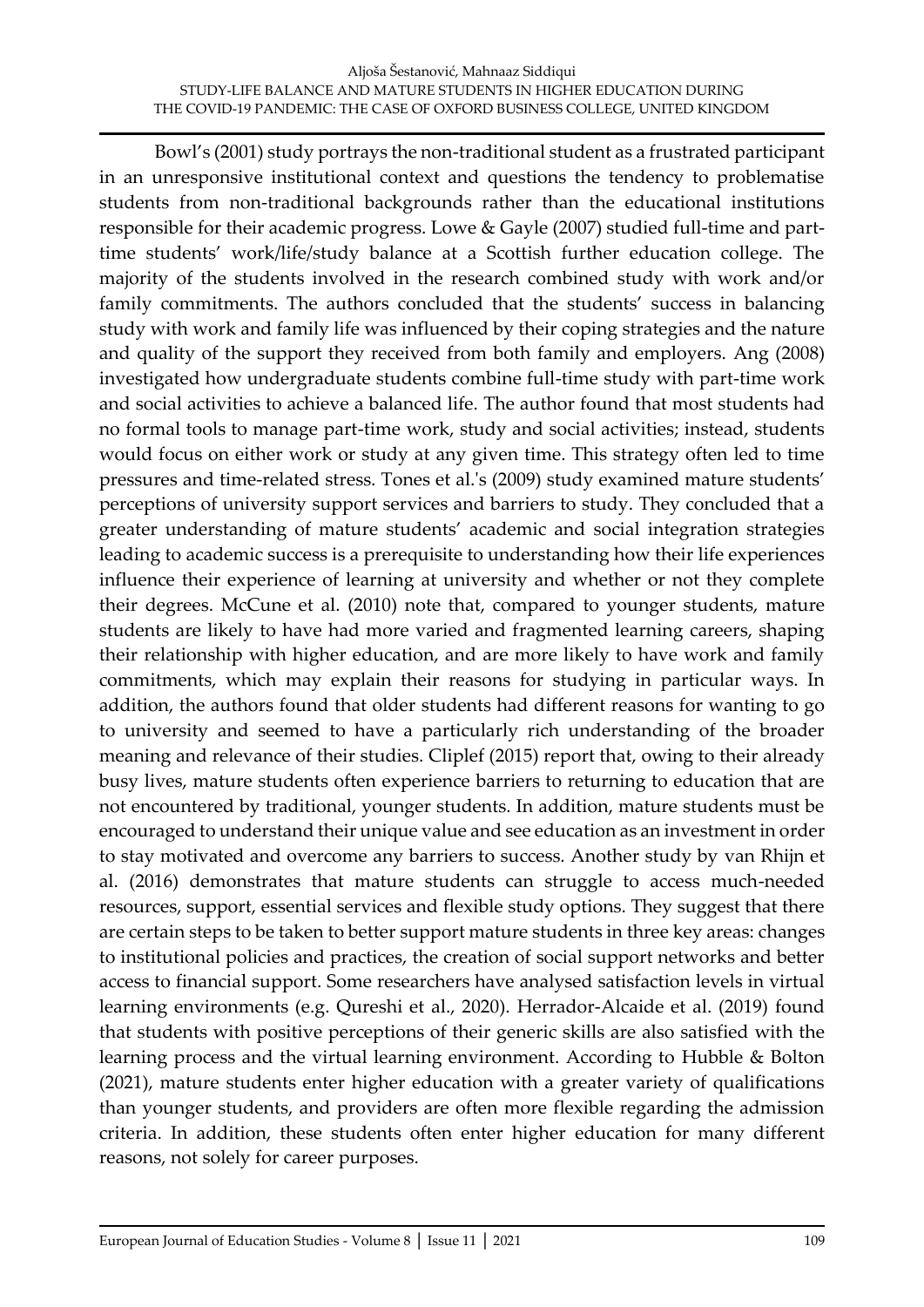### **4. Research Design and Methods**

A survey questionnaire was distributed electronically to 64 mature students at Oxford Business College in August 2021. The questionnaire consisted of 20 questions and covered demographic characteristics and students` life-study balance experiences. Students taking part in the study needed to meet the definition of a mature student. In the questionnaire, a mature student was defined as a student of 21 years of age or over at the start of their undergraduate studies or 24 years of age or over at the start of their postgraduate studies. All participants were informed about the nature of the study and participated voluntarily. The students were asked about their experience of studying during the Covid-19 pandemic, emphasising study-life balance, including the challenges and barriers they had faced. Additionally, one part of the questionnaire referred to the students' learning preference during the Covid-19 pandemic, i.e. classroom teaching, distant learning, or a combination of both (hybrid model).

The data were analysed using descriptive statistics and the results were compared to findings from similar existing studies and cases that have explored the study-life-work balance of mature students. Our results are displayed graphically to highlight specific patterns. Firstly, we describe the general demographic characteristics of the participants, after which we explore the causalities in order to substantiate our conclusions later on.

In this research, we used sample  $N = 64$ . With a relatively small sample size, the research questions could be addressed within a reasonable amount of time. A further, related point is that obtaining ethical and institutional approval for smaller studies is less time-consuming compared to more extensive studies.

62.5% of the students taking part in our study were female. The ages of the participants ranged from 21 to over 60 (only one student). 67.2% were in full-time employment, 15.6% in part-time work and 6.3% were self-employed at the time of our study. The remaining participants were assigned to the category 'other status' (e.g. maternity leave, housewife, jobseeker). More than half of the respondents (57.8%) had more than 10 years' work experience; only 3.1% of the respondents had no work experience at all (Figure 1).



Slightly more than half of the respondents (51.6%) had been out of full-time education for more than ten years before enrolling in their current programme of study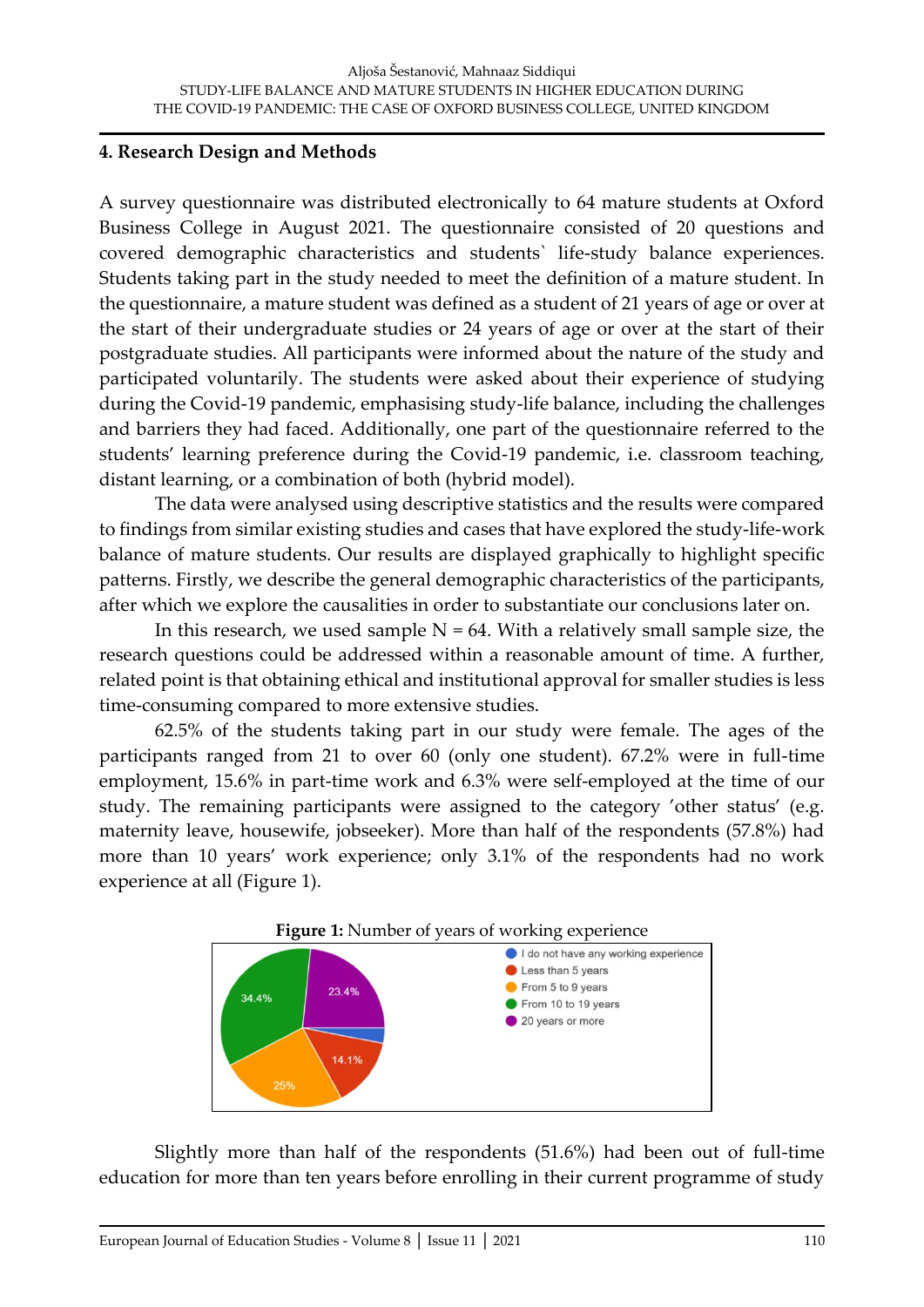and 17.2% between 6 and 10 years (Figure 2). Over ten years is a substantial amount of time that may pose significant challenges for mature students transitioning to college or university.



We asked students about their primary motivations for studying (they could select more than one answer). Interestingly, the most frequent answer was a desire to start their own business venture, 50% (Figure 3). The other answers with the same frequencies (29.7%) included promotion to a higher position at work or a higher salary and selfsatisfaction (non-material reasons). Less common reasons were to find another job (28.1%) or to 'keep their options open' in uncertain times caused by the Covid-19 pandemic (26.6%). Only 3.1% were motivated to study in order to find a job. The results correspond to Butcher's (2020) research, which revealed that part-time students have many different reasons for studying, with many individuals citing a combination of personal and professional motivations. For part-time adult learners thinking predominantly in vocational terms, it is less about getting a job (although that is true for some) and more about gaining a promotion, earning more money or enhanced job security.



### **Figure 3:** Primary motivations for studying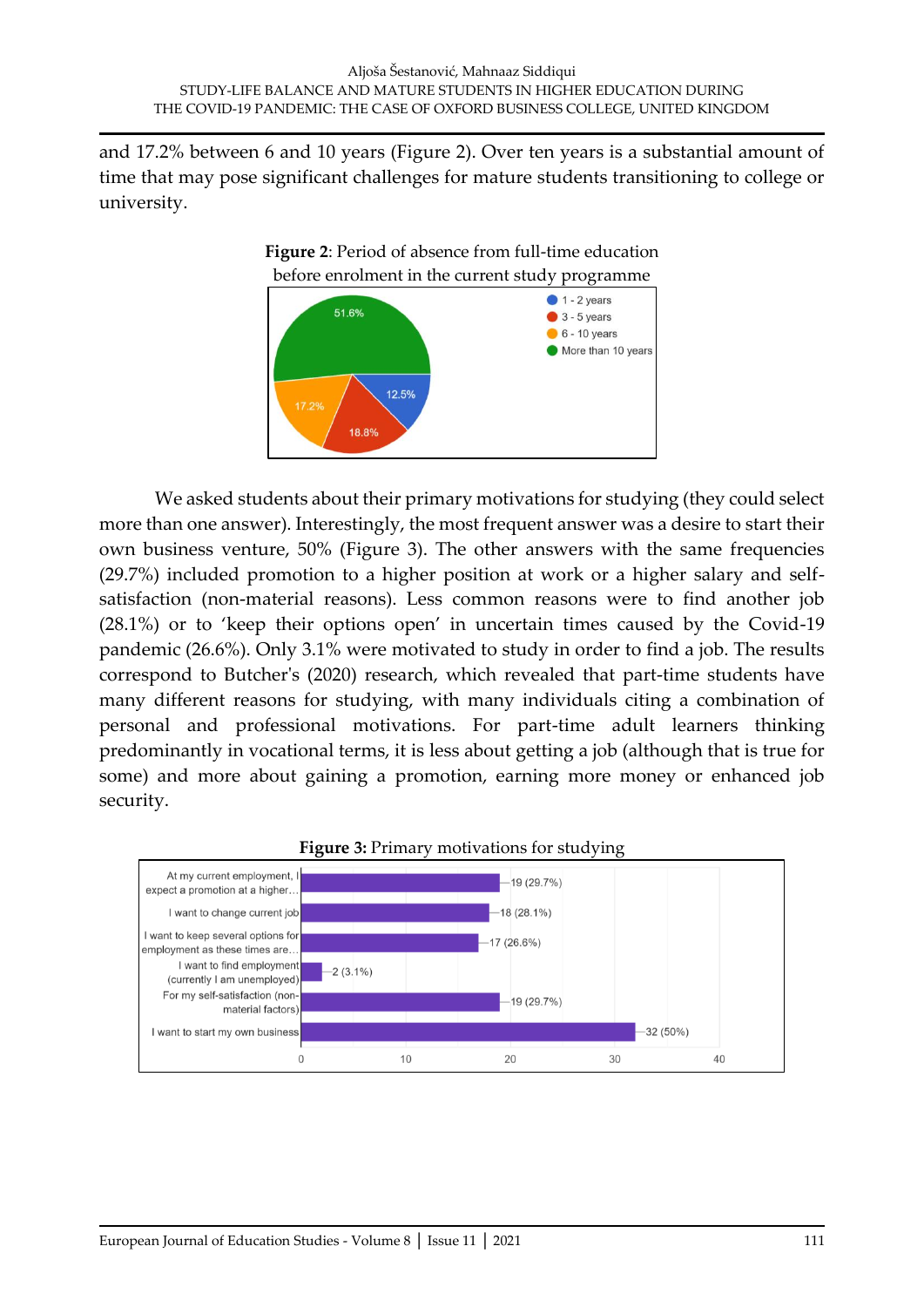### **5. Results and Discussion**

The main objective of our research was to explore the life-study balance of mature students during the Covid-19 pandemic. During the study, we found that the most concerning issue (extremely or very concerned) for the respondents related to meeting the financial obligations of higher education (25%). Although student finance is usually one of the most pressing financial issues people face, it has been particularly poignant during Covid-19, as many jobs have been under threat during the pandemic. The second most significant concern was fulfilling family responsibilities, such as childcare or care for other family members (20.3% of respondents), which is common in other studies too. Finally, the less concerning issues were adaptation to the class schedule (14.1%), keeping in touch with fellow students (15.6%), getting all the required information from the College's support staff (17.2%) and receiving support from family and friends (18.8%).

The students were also asked to describe their experience of studying during the Covid-19 pandemic (Figure 4). The majority agreed that their experience had been considerably or slightly above their expectations (60.9%). Only 17.2% of students responded that their study experience had fallen below their expectations (or considerably so).





In response to the question of how they managed finding the right balance between study and other commitments ('life activities') during the pandemic, one-third had experienced significant difficulties in achieving a balance (32.8%). On the other hand, more than two-thirds of students had been able to find the optimum balance between the two, or had only minor difficulty in doing so.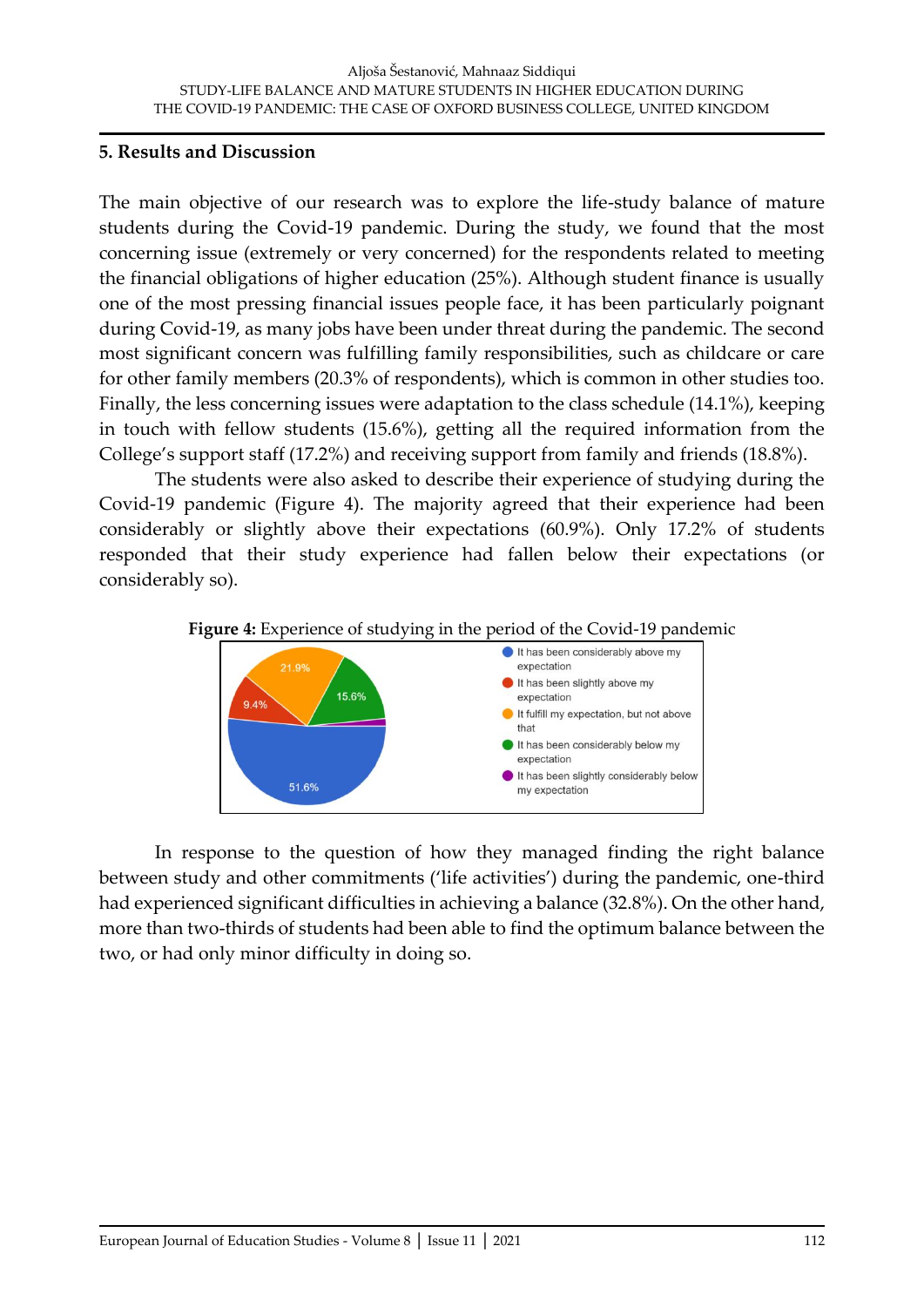

Related to life/study balance is the degree of stress in managing other life activities while studying (such as a job, other studies, family, social activities/other) (Figure 6). Slightly more than one-fifth of students (21.9%) reported feeling either a lot or extreme amounts of stress, whereas 39.1% of respondents had experienced only 'moderate' amounts of stress. Thus, 61% of the respondents had experienced moderate or more than moderate levels of stress.





Levels of stress are linked to study workload. Only slightly more than one-fifth of participants in our study (20.3%) spent 15 hours or more a week on study-related activities (listening to lectures and self-study). In contrast, the highest proportion of students (28.1%) spent less than five hours a week studying. This can contribute to stress, as it can make it more difficult to keep on top of study-related responsibilities However, almost the same number of students had experienced difficulties in finding a good studylife balance.



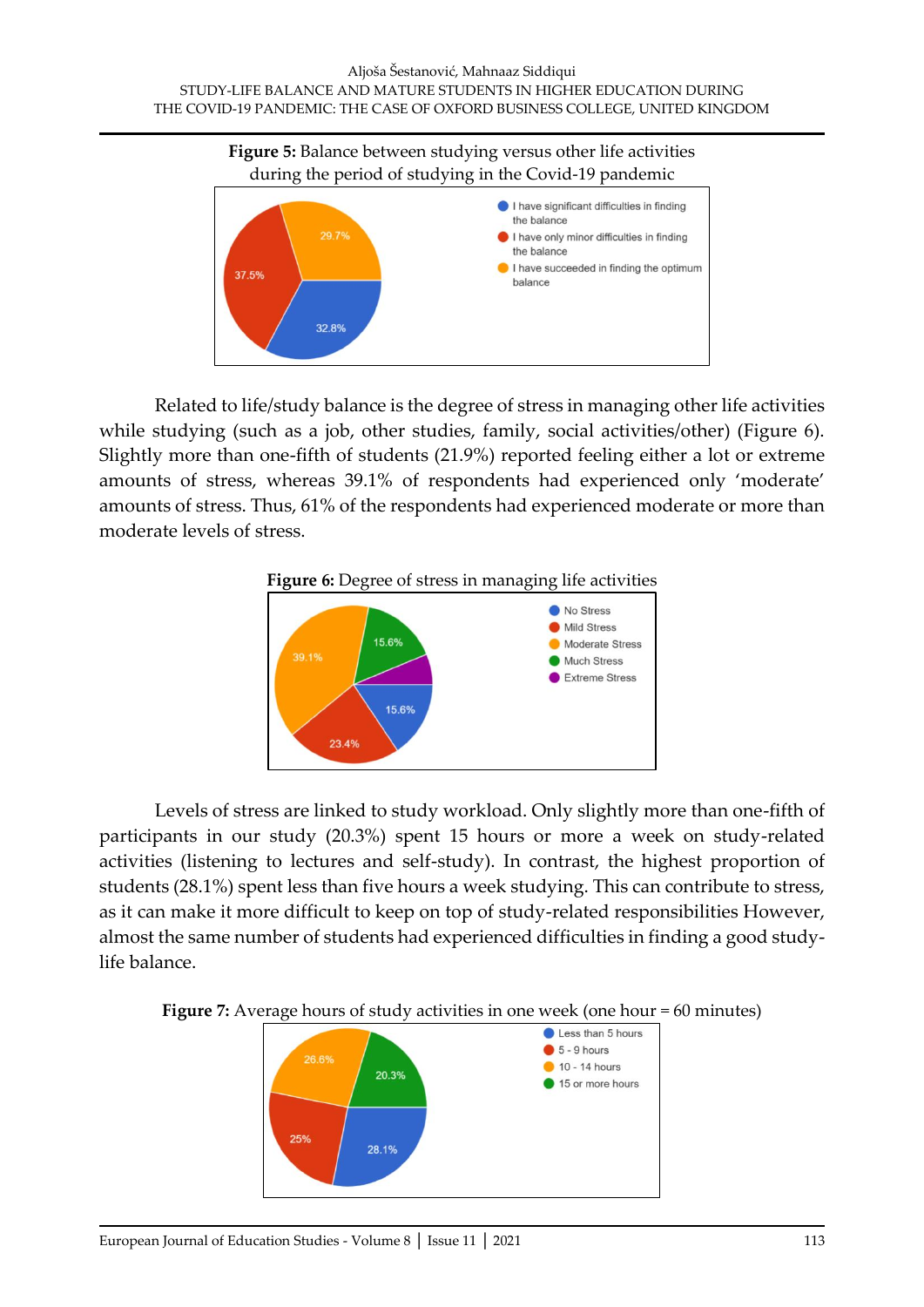Making the transition to college or university often entails sacrifices in other areas of life. As expected, the most frequent responses were social activities, family time and free leisure time, while studying only had a minor impact on job performance. Thus, while students are likely to sacrifice all other areas of life, job security takes priority, even during study time.



The participants were also asked about the mode of lesson delivery they would prefer once the pandemic is over (Figure 9). Interestingly, almost two-thirds would prefer lessons to continue exclusively online, i.e. distant learning (65.6%), while only a minority (12.5%) would like to return to traditional classroom-based lessons (on-campus). The rest of the respondents would like to see some sort of blended learning approach. These responses also suggest that the students who took part in our study experienced a relatively high quality of lesson delivery online during the Covid-19 pandemic. Moreover, online classes are more conducive to a better study-life balance for mature students who may also have many other, non-study commitments (e.g. work, family). For example, online learning offers substantial time-saving advantages - a scarce resource for most mature students. Thus, it seems that the time saving benefits of distance learning outweigh the advantages of traditional classroom teaching, at least for mature students.





There was a strong consensus among respondents that modern technology helps mature students achieve their academic outcomes compared to traditional classroombased lessons (Figure 10).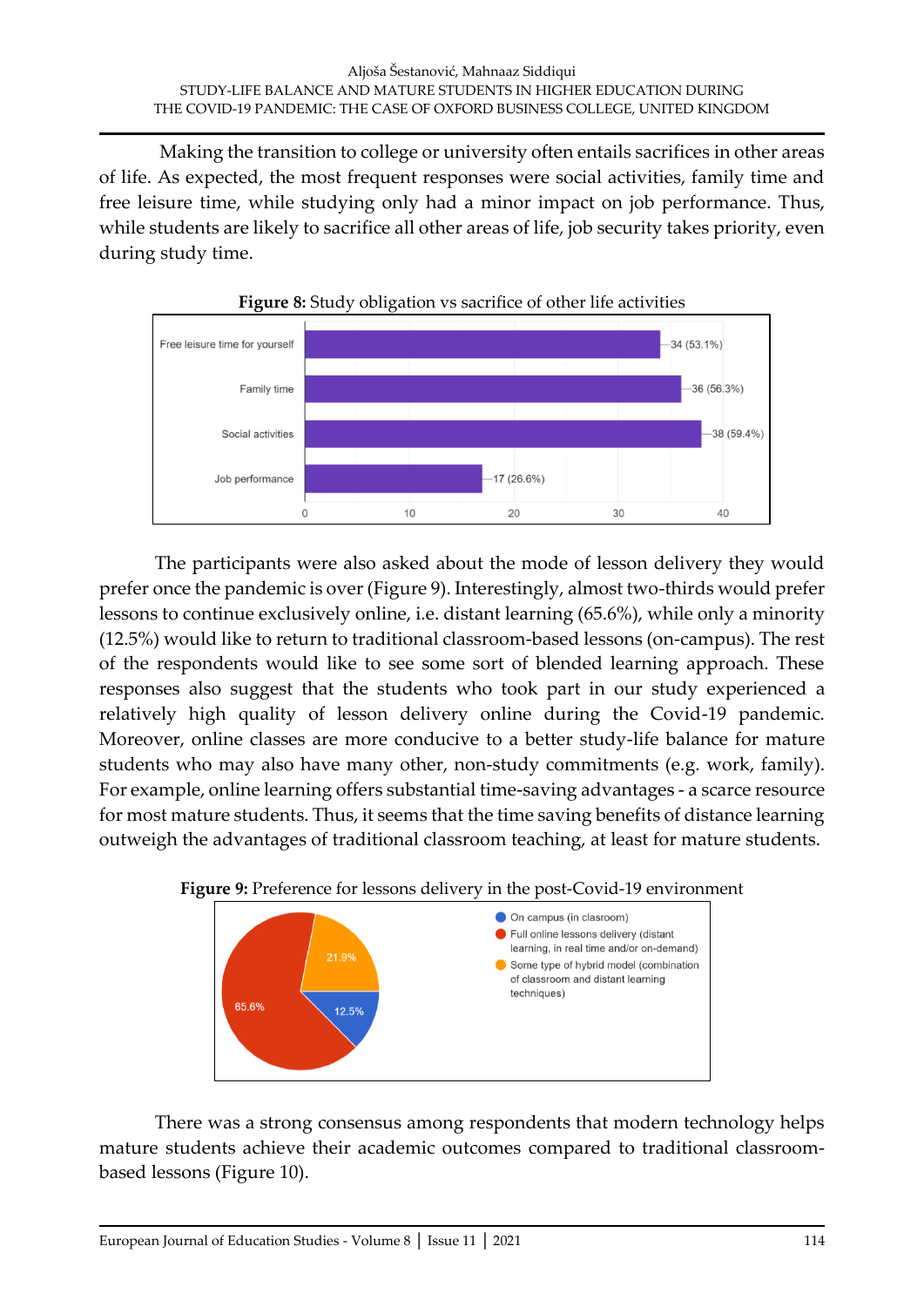

The students were also asked about the most significant barrier or challenge facing them in today's education system. Here, the majority identified a lack of time, as studying is a time-consuming activity. The overwhelming preference for online learning therefore comes as no surprise. However, one of the most intriguing responses about the challenges of studying as a mature student, which enriches our discussion and may also be representative of other responses, was the following:

"*It's just an observation, and it's strictly personal, I can't generalise, I can say as a parent and at the age of over 40 that I no longer have the enthusiasm and passion for study, which I had 20 years ago, and I don't remember so easily … I have to reread the information a few times, but I can say that this could be my challenge as a mature student*".

## **6. Regression Analysis**

The results of our correlation analysis showed that stress in managing activities was unrelated to gender  $(r = .05; p = .71)$  and age  $(r = .15; p = .23)$ , while absence from full-time education was significantly positively related to age  $(r = .57; p = .00)$  but unrelated to gender ( $r = .02$ ;  $p = .86$ ). Stress in managing activities correlated positively with balance studying and other life activities ( $r = .31$ ;  $p = .01$ ). This result shows that higher levels of stress lead to greater difficulties in achieving a balance between study obligations and other commitments. Furthermore, associations between the period of absence from fulltime education before enrolment in the current study program and both gender and age were statistically insignificant.

The results of our multiple linear regression showed that gender and age together explained a statistically significant percentage of 3% variance in stress  $[R = 16, \Delta F (2,65)]$  $= 87$ , p  $< .05$ ]. Additionally, absence from full-time education alone accounted for 2% of the total score variance in the stress caused by managing activities  $[R = 21, \Delta F (1, 15) = .87,$ p < .05]. This indicates that longer periods of time outside of formal education equate to higher levels of stress.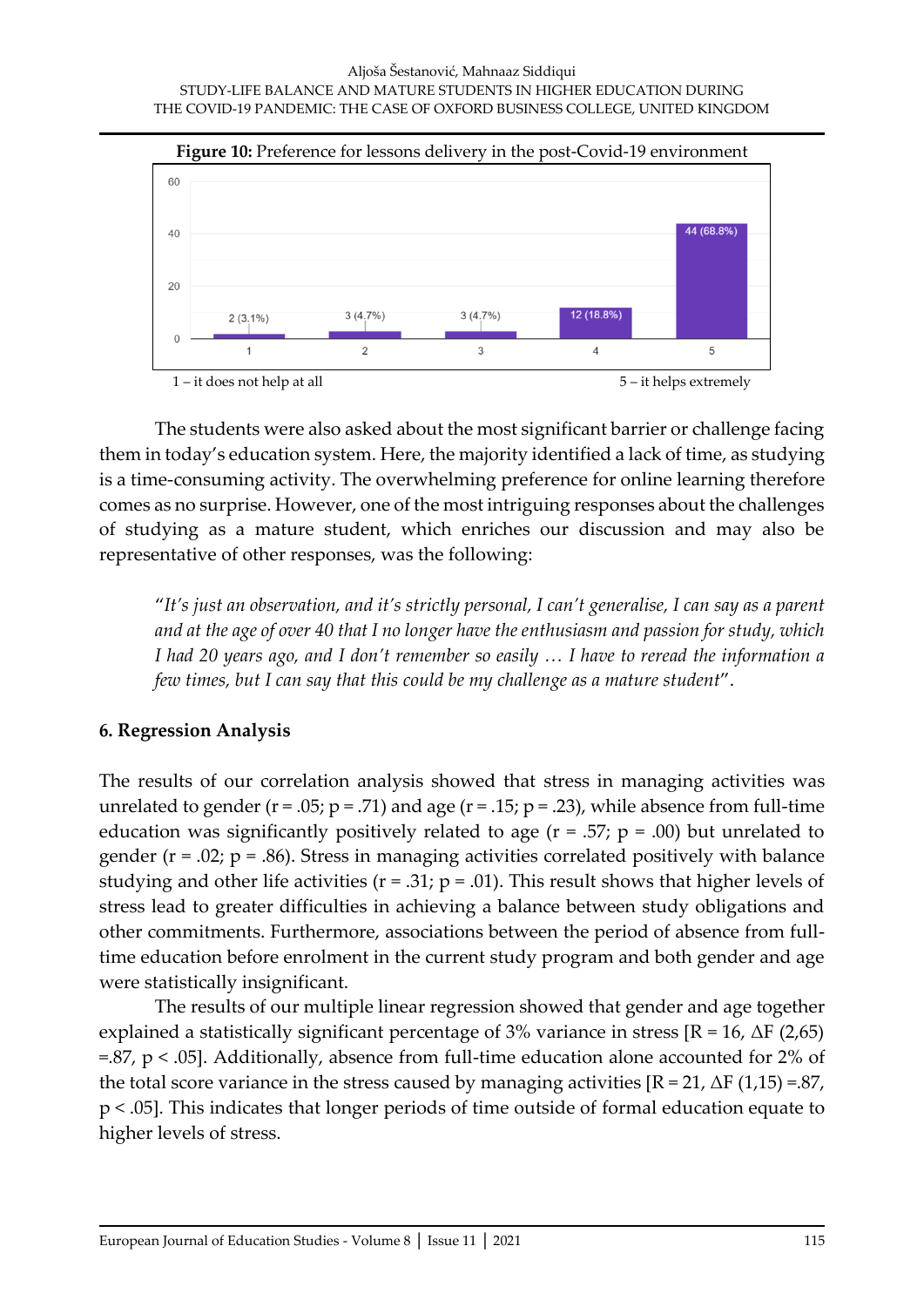#### Aljoša Šestanović, Mahnaaz Siddiqui STUDY-LIFE BALANCE AND MATURE STUDENTS IN HIGHER EDUCATION DURING THE COVID-19 PANDEMIC: THE CASE OF OXFORD BUSINESS COLLEGE, UNITED KINGDOM

### **6.1 Descriptive Statistics**

|                             | N         | Range     | Minimum   | Maximum          | Sum       | Mean             |            | <b>Std. Deviation</b> | Variance  |  |
|-----------------------------|-----------|-----------|-----------|------------------|-----------|------------------|------------|-----------------------|-----------|--|
|                             | Statistic | Statistic | Statistic | <b>Statistic</b> | Statistic | <b>Statistic</b> | Std. Error | <b>Statistic</b>      | Statistic |  |
| Gender                      | 68        | 1,00      | 1,00      | 2,00             | 109,00    | 1,6029           | ,05978     | ,49293                | ,243      |  |
| Age                         | 68        | 3,00      | 1,00      | 4,00             | 140,00    | 2,0588           | ,09342     | ,77039                | ,594      |  |
| <b>Stress</b>               | 68        | 4,00      | 1,00      | 5,00             | 183,00    | 2,6912           | ,13128     | 1,08253               | 1,172     |  |
| Absence period              | 68        | 3,00      | 1,00      | 4,00             | 206,00    | 3,0294           | ,13246     | 1,09231               | 1,193     |  |
| Balance during covid period | 68        | 2,00      | 1,00      | 3,00             | 138,00    | 2,0294           | ,09595     | ,79119                | ,626      |  |
| Valid N (listwise)          | 68        |           |           |                  |           |                  |            |                       |           |  |

### **Table 3:** Range, Mean and Standard Deviation

### **Table 4:** Variables, Mean and Standard Deviation

|                             | Mean   | <b>Std. Deviation</b> |     |
|-----------------------------|--------|-----------------------|-----|
| Gender                      | 1,6029 | ,49293                | 68  |
| Age                         | 2,0588 | ,77039                | 68  |
| <b>Stress</b>               | 2,6912 | 1,08253               | 68  |
| Absence period              | 3,0294 | 1,09231               | -68 |
| Balance during covid period | 2,0294 | ,79119                | 68  |

### **Table 5:** Correlations

|                |                     | Gender | Age      | <b>Stress</b> | Absence period | Balance during covid period |
|----------------|---------------------|--------|----------|---------------|----------------|-----------------------------|
| Gender         | Pearson Correlation |        | $-134$   | ,046          | ,022           | ,030                        |
|                | Sig. (2-tailed)     |        | ,276     | ,707          | ,859           | ,806                        |
|                | N                   | 68     | 68       | 68            | 68             | 68                          |
| Age            | Pearson Correlation | $-134$ |          | ,147          | $,565**$       | $-199$                      |
|                | Sig. (2-tailed)     | ,276   |          | ,230          | ,000           | ,104                        |
|                | N                   | 68     | 68       | 68            | 68             | 68                          |
| <b>Stress</b>  | Pearson Correlation | ,046   | ,147     |               | $-.017$        | $,307$ *                    |
|                | Sig. (2-tailed)     | ,707   | ,230     |               | ,888           | ,011                        |
|                | N                   | 68     | 68       | 68            | 68             | 68                          |
| Absence period | Pearson Correlation | ,022   | $,565**$ | $-.017$       |                | $-0.087$                    |
|                | Sig. (2-tailed)     | ,859   | ,000     | ,888          |                | ,479                        |
|                | N                   | 68     | 68       | 68            | 68             | 68                          |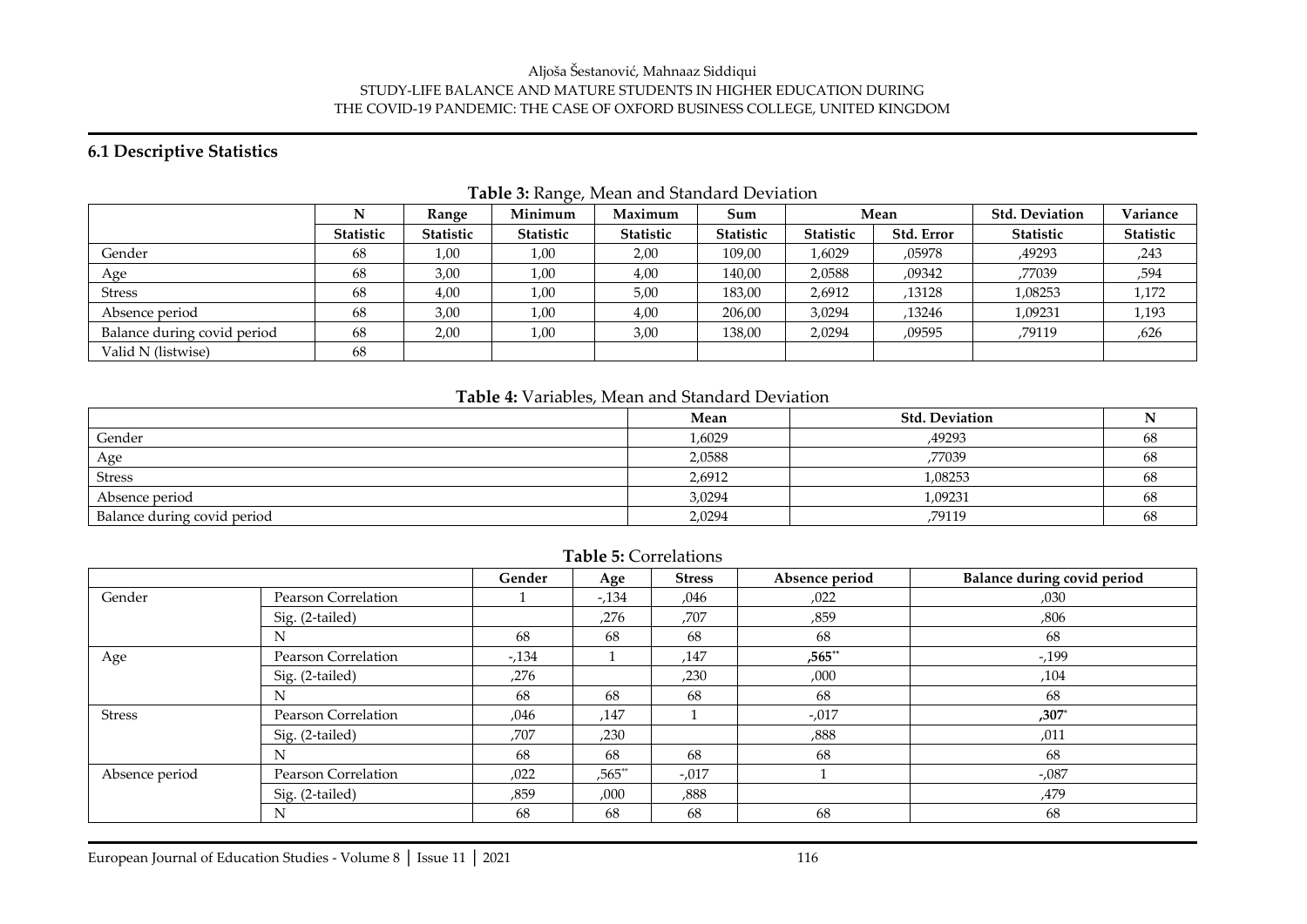#### Aljoša Šestanović, Mahnaaz Siddiqui STUDY-LIFE BALANCE AND MATURE STUDENTS IN HIGHER EDUCATION DURING THE COVID-19 PANDEMIC: THE CASE OF OXFORD BUSINESS COLLEGE, UNITED KINGDOM

| Balance during                                               | Pearson Correlation | 030  | .199 | $,307*$ | $-.087$ |    |  |
|--------------------------------------------------------------|---------------------|------|------|---------|---------|----|--|
| covid period                                                 | Sig. (2-tailed)     | ,806 | ,104 | ,011    | ,479    |    |  |
|                                                              |                     | 68   | 68   | 68      | 68      | 68 |  |
| **. Correlation is significant at the 0.01 level (2-tailed). |                     |      |      |         |         |    |  |
| *. Correlation is significant at the 0.05 level (2-tailed).  |                     |      |      |         |         |    |  |

#### **Table 6:** Variables Entered/Removed

| Variables Entered/Removed <sup>a</sup>             |                             |                   |        |  |  |  |  |
|----------------------------------------------------|-----------------------------|-------------------|--------|--|--|--|--|
| Model                                              | <b>Variables Entered</b>    | Variables Removed | Method |  |  |  |  |
|                                                    | Age, Gender <sup>b</sup>    |                   | Enter  |  |  |  |  |
|                                                    | Absence period <sup>b</sup> |                   | Enter  |  |  |  |  |
| a. Dependent Variable: Balance during covid period |                             |                   |        |  |  |  |  |
| b. All requested variables entered.                |                             |                   |        |  |  |  |  |

#### **Table 7:** Model Summary

| Model                                  | R                                                      | R Square | Adjusted | Std. Error of the | <b>Change Statistics</b> |                 |     |     |        |  |
|----------------------------------------|--------------------------------------------------------|----------|----------|-------------------|--------------------------|-----------------|-----|-----|--------|--|
|                                        |                                                        |          | R Square | Estimate          | R Square                 | <b>F</b> Change | df1 | df2 | Sig. F |  |
|                                        |                                                        |          |          |                   | Change                   |                 |     |     | Change |  |
|                                        | 199a                                                   | .040     | ,010     | ,78724            | ,040                     | 1,337           |     | 65  | ,270   |  |
|                                        | .201 <sup>b</sup>                                      | .040     | $-.005$  | ,79299            | ,001                     | .061            |     | 64  | ,806   |  |
| a. Predictors: (Constant), Age, Gender |                                                        |          |          |                   |                          |                 |     |     |        |  |
|                                        | b. Predictors: (Constant), Age, Gender, Absence period |          |          |                   |                          |                 |     |     |        |  |

### **Table 8:** ANOVA

| Model                                  |                                                        | <b>Sum of Squares</b> | df | <b>Mean Square</b> |       | Sig.              |  |  |  |
|----------------------------------------|--------------------------------------------------------|-----------------------|----|--------------------|-------|-------------------|--|--|--|
|                                        | Regression                                             | 1,658                 |    | ,829               | 1,337 | ,270 <sup>b</sup> |  |  |  |
|                                        | Residual                                               | 40,283                | 65 | ,620               |       |                   |  |  |  |
|                                        | Total                                                  | 41,941                | 67 |                    |       |                   |  |  |  |
|                                        | Regression                                             | 1,696                 |    | ,565               | ,899  | ,447c             |  |  |  |
|                                        | Residual                                               | 40,245                | 64 | ,629               |       |                   |  |  |  |
|                                        | Total                                                  | 41,941                | 67 |                    |       |                   |  |  |  |
|                                        | a. Dependent Variable: Balance during covid period     |                       |    |                    |       |                   |  |  |  |
| b. Predictors: (Constant), Age, Gender |                                                        |                       |    |                    |       |                   |  |  |  |
|                                        | c. Predictors: (Constant), Age, Gender, Absence period |                       |    |                    |       |                   |  |  |  |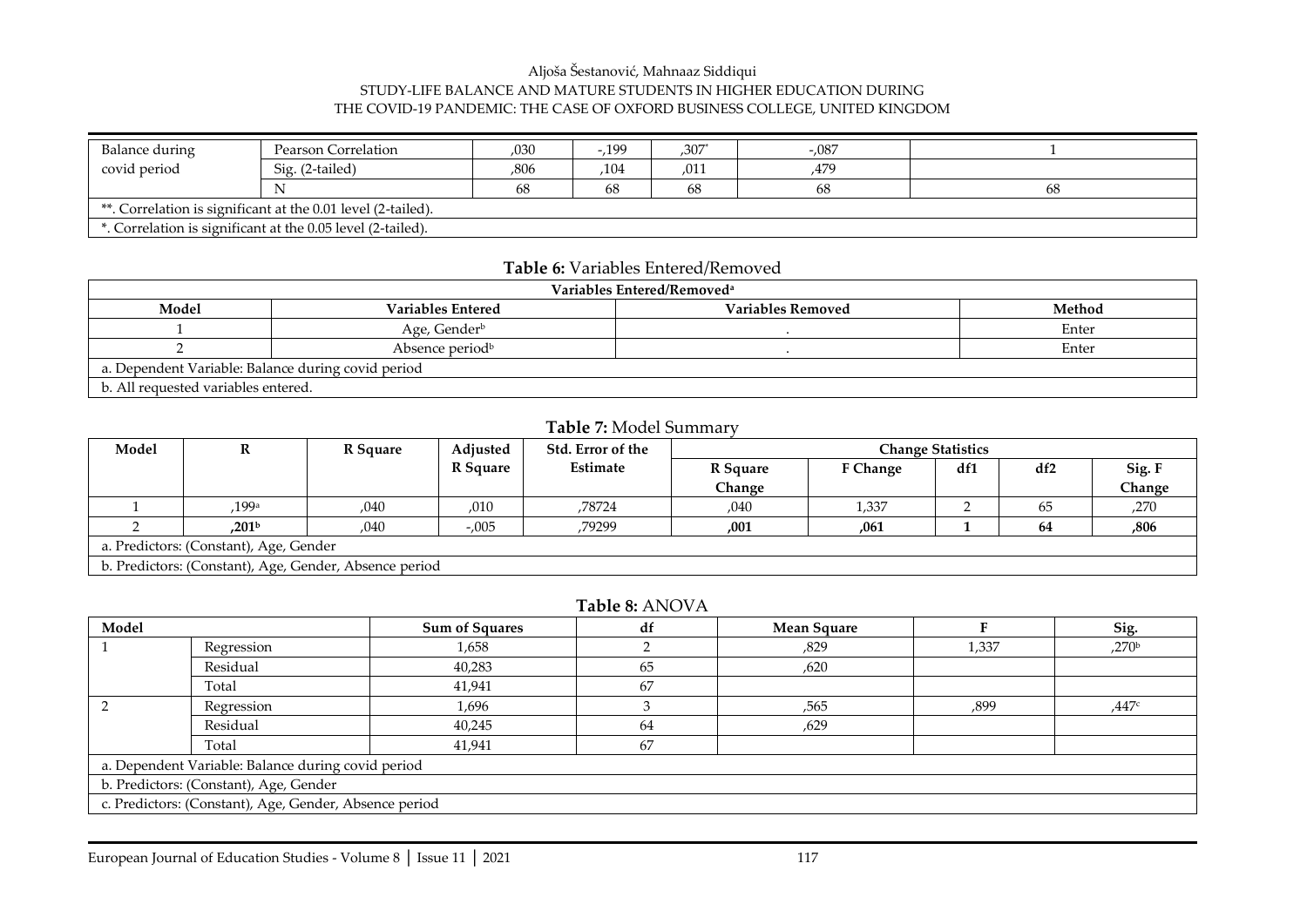### **7. Conclusions**

The subject of study-life balance and mature students has been intriguing researchers in higher education for a long time now, and the Covid-19 pandemic has brought the issue to the forefront. Our study aimed to contribute to a better understanding of the challenges and barriers mature students face in general and during the Covid-19 pandemic in particular, focusing on the issue of study-life balance. Several studies and cases have highlighted the challenges and barriers mature students encounter while studying. However, the population of mature students is far from homogenous, nor is there a common definition of the term 'mature student' in the literature. However, the two prevailing criteria, which informed our study, are the constraints that mature students most commonly face and student age.

In our study, a survey questionnaire was distributed electronically to 64 mature students at Oxford Business College during August 2021. The research found that onethird of respondents had significant difficulties finding the right balance between study and other commitments. In addition, 61% of respondents had experienced moderate amounts of stress at some time. However, the majority of mature students (two-thirds) had been able to find the right balance, albeit with minor difficulties. Significantly, almost two-thirds of the mature students who participated in our study would prefer online learning to continue post-pandemic, while only a minority prefer traditional classroom lessons (on-campus). This may come as no surprise given that online learning saves students a lot of time - the scarcest resource for mature students.

Our correlation analysis showed that stress in managing activities was unrelated to both gender and age. However, we found absence from full-time education to be significantly positively related to age (but unrelated to gender). Students' levels of stress in managing activities correlated positively with balancing study and other life activities. This shows that higher levels of stress make it more difficult for students to achieve a balance between their study obligations and other commitments outside of college. Furthermore, associations between the period of absence from full-time education prior to enrolment in the current study program and gender and age were both statistically insignificant.

The results of our multiple linear regression analysis showed that gender and age together explained a statistically significant percentage of variance in stress levels. Additionally, absence from full-time education alone accounted for 2% of the total score variance in stressed caused by balancing study with other commitments. This finding indicates that the longer the mature students had spent outside of formal education prior to enrolling on their current course, the more stress they experienced while studying.

There are some practical implications of our study, which may help universities and colleges develop more suitable study environments for mature students. The research suggests that the value of distance learning tools over traditional classroombased teaching post-Covid-19 will come from saved time. Implicitly, we may assume that younger students prefer traditional classroom teaching over online learning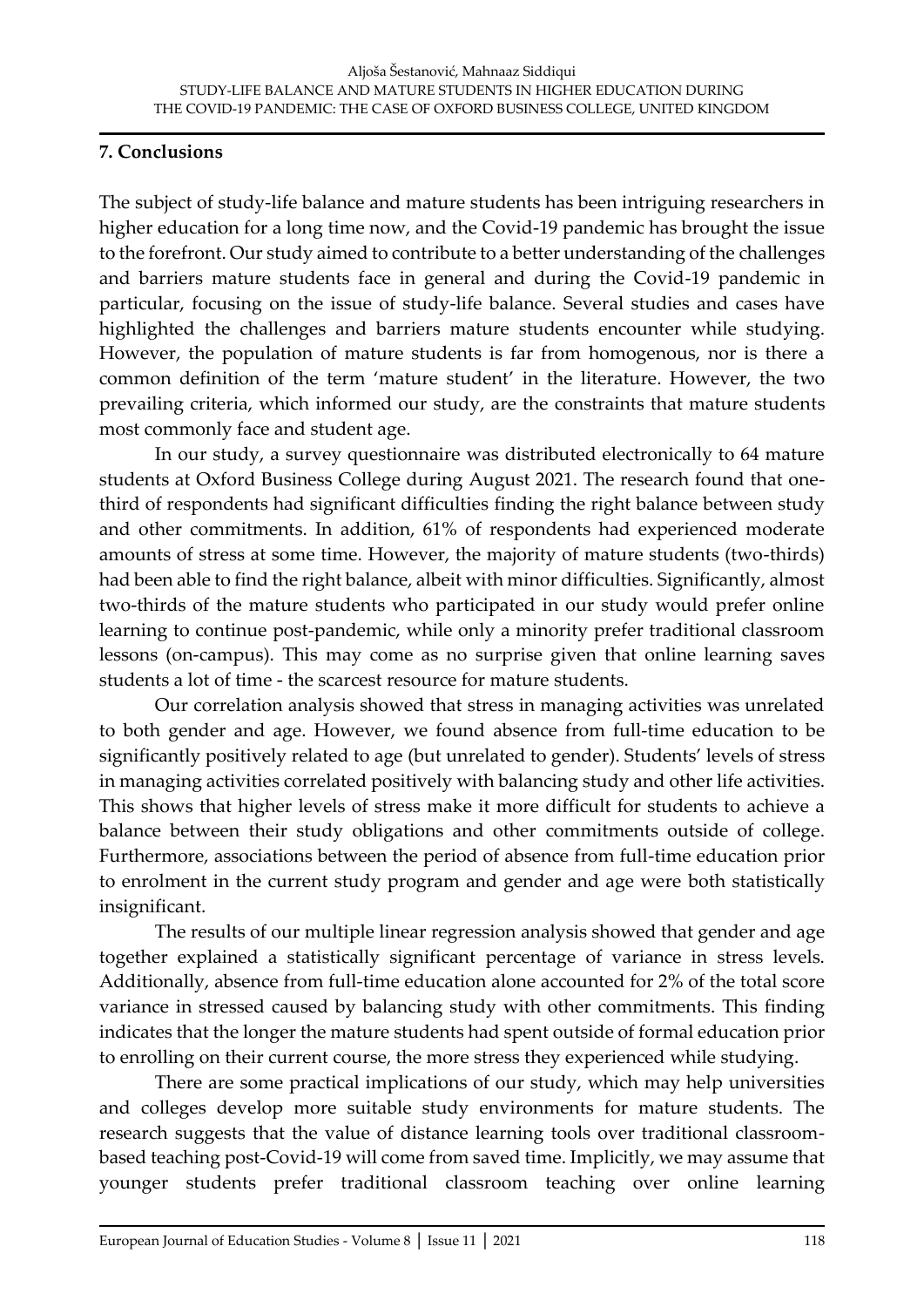environments, as they generally tend to have fewer commitments outside of college compared to mature students.

Finally, we must also recognise the limitations of our research: the results are not necessarily generalisable to the entire mature student population. This is because students' experiences may vary from one university or college to the next and the same results may not be replicated in different institutional settings. A deeper investigation of this topic could therefore be conducted using a broader sample of students studying at different institutions to better understand the factors affecting mature students' studylife balance, particularly as we start to move beyond the Covid-19 pandemic.

## **Conflict of Interest Statement**

The authors declare no conflicts of interests.

# **About the Authors**

**Aljoša Šestanović,** PhD in Finance, CFA Chartholder, MSc in Finance, BEcon, Research Associate, Oxford Business College, 65 George Street, Oxford, United Kingdom. **Mahnaaz Siddiqui,** PhD in Management, MBA, Fellow of Higher Education Academy, UK (FHEA)**,** Business Lecturer Research Associate, Oxford Business College, 65 George Street, Oxford, United Kingdom.

# **References**

- Amorim, J. P. (2018). Mature students' access to higher education: A critical analysis of the impact of the 23+ policy in Portugal. *European Journal of Education*, *53*(3), 393– 413. https://doi.org/10.1111/ejed.12283
- Ang, T. (2008). *Balancing Work and Life among Students*.
- Butcher, J. (2020). Unheard: The voices of part-time adult learners.
- Cliplef, L. (2015). Mature Students in Community College: Two Supports To Improve Student Success. *BU Journal of Graduate Studies in Education*, *7*(2), 60–67.
- Fragoso, A., GonÇalves, T., Ribeiro, C. M., Monteiro, R., Quintas, H., Bago, J., … Santos, L. (2013). The transition of mature students to higher education: Challenging traditional concepts? *Studies in the Education of Adults*, *45*(1), 67–81. https://doi.org/10.1080/02660830.2013.11661642
- Gongadze, S., Styrnol, M., & Hume, S. (2021). *Supporting access and student success for mature learners*.
- Herrador-Alcaide, T. C., Hernández-Solís, M., & Sanguino Galván, R. (2019). Feelings of satisfaction in mature students of financial accounting in a virtual learning environment: an experience of measurement in higher education. *International Journal of Educational Technology in Higher Education*, *16*(1). https://doi.org/10.1186/s41239-019-0148-z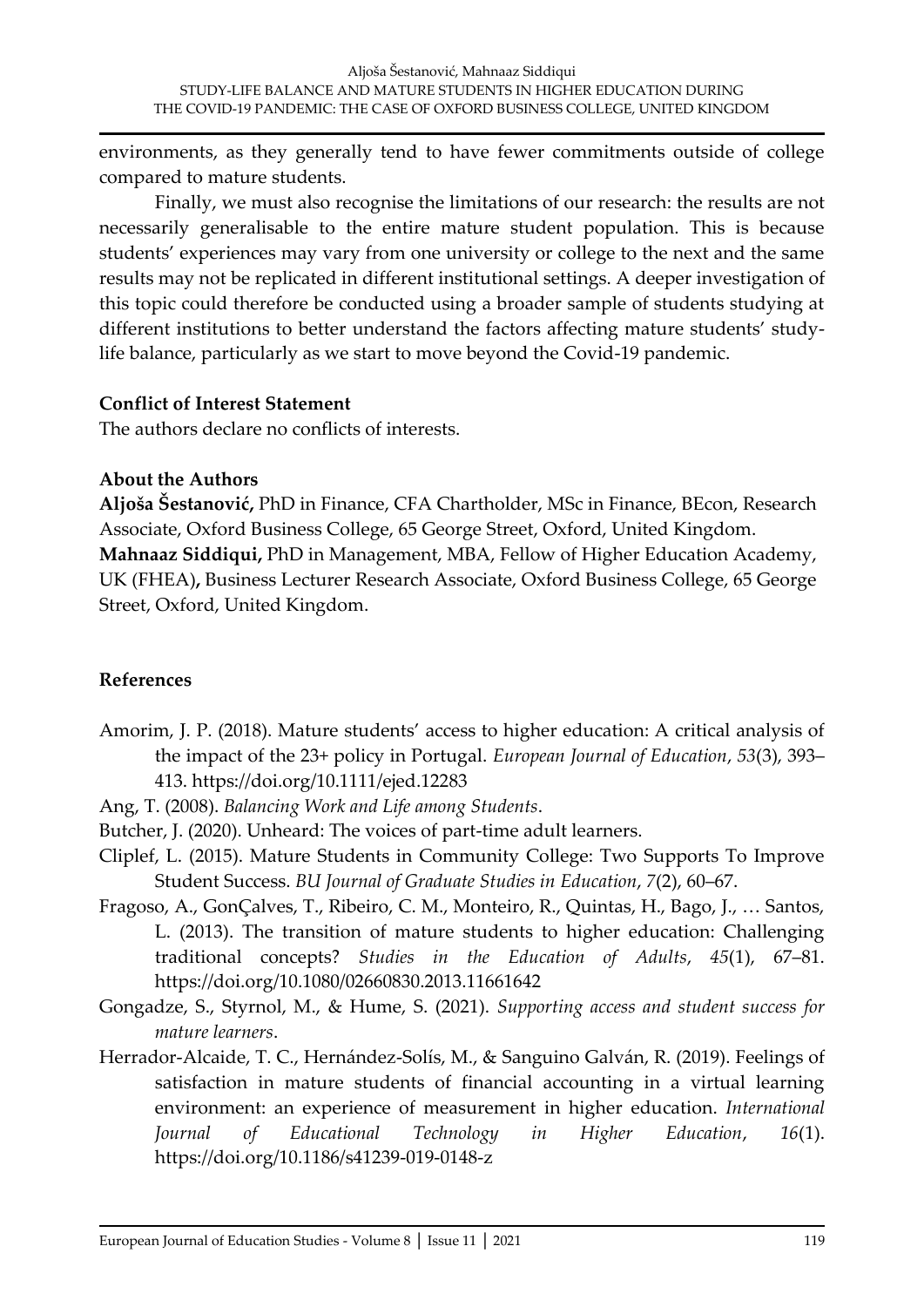- Hubble, S., & Bolton, P. (2021). *Mature higher education students in England*. *House of Commons Library Briefing paper*. Retrieved from https://commonslibrary.parliament.uk/research-briefings/cbp-8809/
- Lowe, J., & Gayle, V. (2007). Exploring the work/life/study balance: The experience of higher education students in a Scottish further education college. *Journal of Further and Higher Education*, *31*(3), 225–238. https://doi.org/10.1080/03098770701424942
- McCune, V., Hounsell, J., Christie, H., Cree, V. E., & Tett, L. (2010). Mature and younger students' reasons for making the transition from further education into higher education. *Teaching in Higher Education*, *15*(6), 691–702. https://doi.org/10.1080/13562517.2010.507303
- Putnam, R. D. (1995). Bowling Alone: America's Declining Social Capital. *Journal of Democracy*, 6 (1), pp.65-78.
- Qureshi, F.H., Khawaja, S. & Zia, T. (2020). Mature Undergraduate Students' Satisfaction with Online Teaching During Covid-19. *European Journal of Education Studies*, 7 (12), Nov. 2020. Available at: https://oapub.org/edu/index.php/ejes/article/view/3440
- Sibieta, L., Tahir, I., & Waltmann, B. (2021). *Big changes ahead for adult education funding? Definitely maybe*. *IFS Briefing Note*.
- Tones, M., Fraser, J., Elder, R., & White, K. M. (2009). Supporting mature-aged students from a low socioeconomic background. *Higher Education*, *58*(4), 505–529. https://doi.org/10.1007/s10734-009-9208-y
- van Rhijn, T. M., Lero, D., Bridge, K., & Fritz, V. (2016). Unmet needs: challenges to success from the perspectives of mature university students. *Canadian Journal for the Study of Adult Education*, *28*(1), 29–47. Retrieved from www.casae-aceea.ca
- Western, J., McMillan, J., & Durrington, D. (1998). Differential Access to Higher Education: The Measurement of Socioeconomic Status, Rurality and Isolation, (June), i–159.